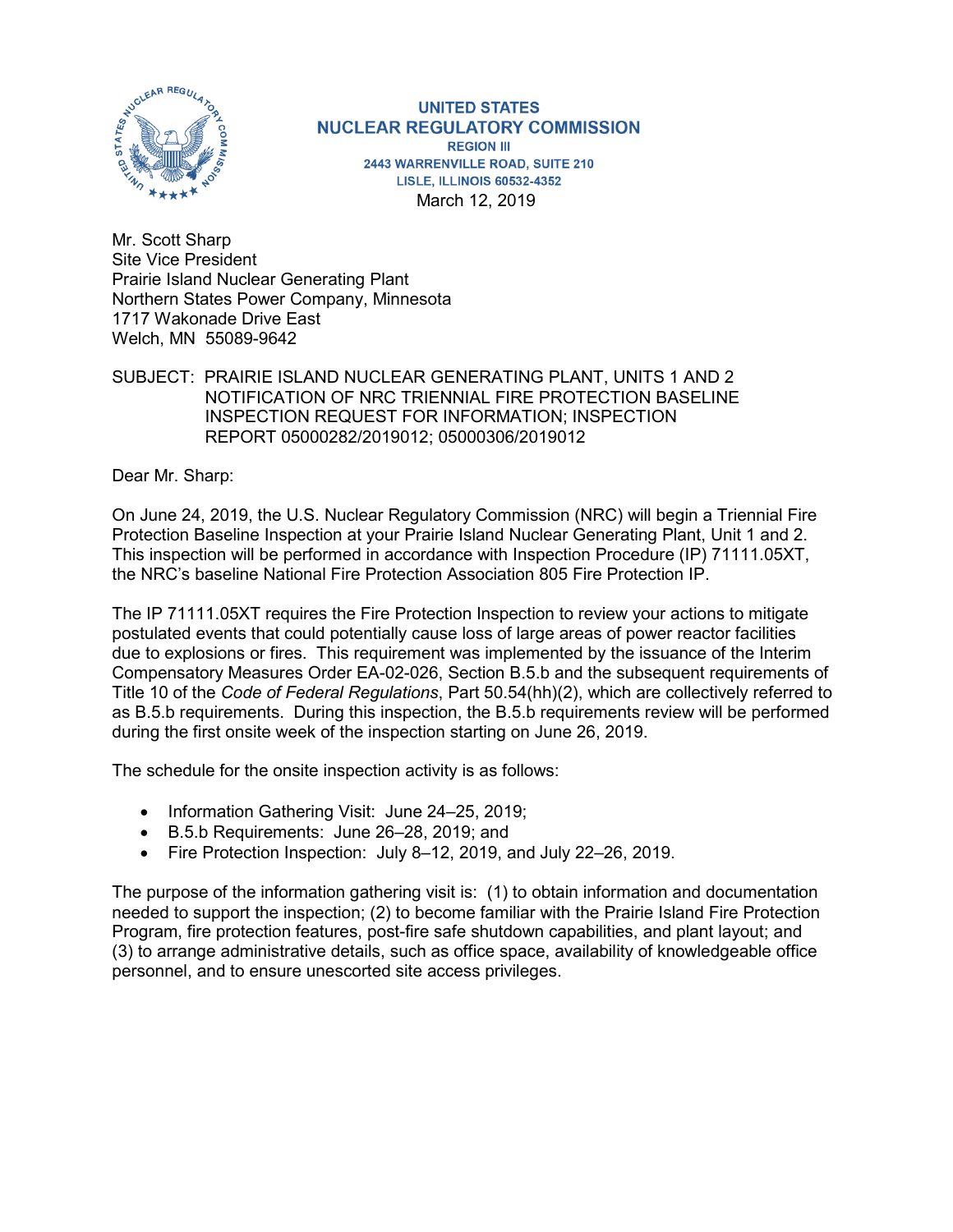Experience has shown that the baseline fire protection inspections are extremely resource intensive, both for the NRC inspectors and the licensee staff. In order to minimize the inspection impact on the site and to ensure a productive inspection for both organizations, we have enclosed a request for documents needed for the inspection. These documents have been divided into four groups.

- The first group lists information necessary to aid the inspection team in choosing specific focus areas for the inspection. It is requested that this information be provided to the lead inspector via mail or electronically no later than June 7, 2019.
- The second group also lists information and areas for discussion necessary to aid the inspection team in choosing specific fire protection focus areas for the inspection and to ensure that the inspection team is adequately prepared for the inspection. It is requested this information be available during the information gathering visit (June 24, 2019).
- The third group of requested documents consists of those items that the team will review, or need access to, during the inspection. Please have this information available by the first day of the second onsite inspection week (July 8, 2019).
- The fourth group lists the information necessary to aid the inspection team in tracking issues identified as a result of the inspection. It is requested that this information be provided to the lead inspector as the information is generated during the inspection. It is important that all of these documents are up to date and complete in order to minimize the number of additional documents requested during the preparation and/or the onsite portions of the inspection.

The lead inspector for this inspection is Mr. Alan Dahbur. We understand that our regulatory contact for this inspection is Ms. Pam Johnson of your organization. If there are any questions about the inspection or the material requested, please contact the lead inspector at 630-829-9810 or via e-mail at [Alan.Dahbur@nrc.gov.](mailto:Alan.Dahbur@nrc.gov)

This letter and its enclosure will be made available for public inspection and copying at <http://www.nrc.gov/reading-rm/adams.html> and at the NRC Public Document Room in accordance with 10 CFR 2.390, "Public Inspections, Exemptions, Requests for Withholding."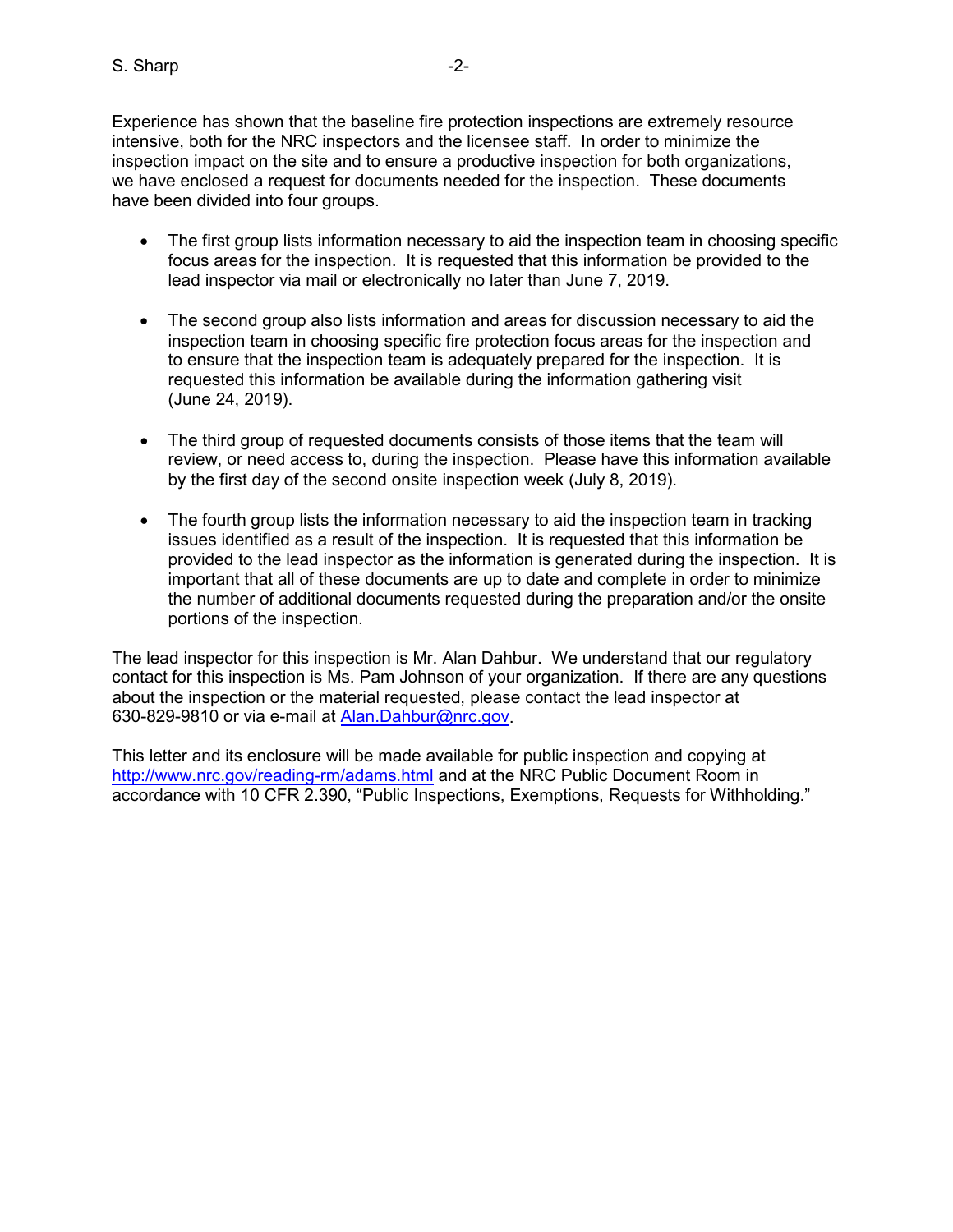This letter does not contain new or amended information collection requirements subject to the Paperwork Reduction Act of 1995 (44 U.S.C. 3501 et seq.). Existing information collection requirements were approved by the Office of Management and Budget, Control Number 3150-0011. The NRC may not conduct or sponsor, and a person is not required to respond to, a request for information or an information collection requirement unless the requesting document displays a currently valid Office of Management and Budget Control Number.

Sincerely,

*/RA/*

Alan Dahbur, Senior Reactor Inspector Engineering Branch 3 Division of Reactor Safety

Docket Nos. 50–282, 50–306 License Nos. DPR–42, DPR–60

Enclosure: Document Request for Fire Protection Inspection

cc: Distribution via LISTSERV®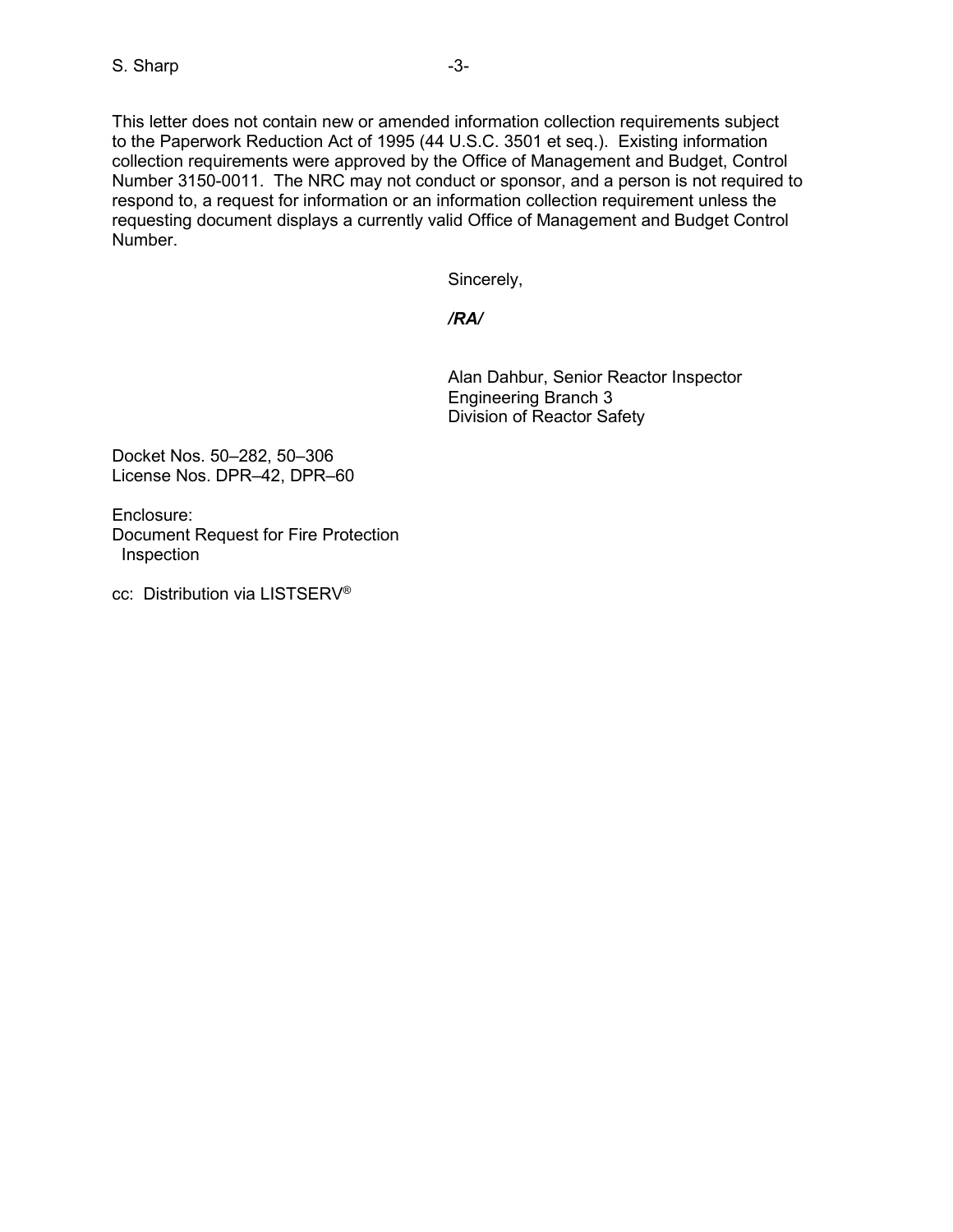S. Sharp  $-4-$ 

Letter to Scott Sharp for Alan Dahbur dated March 12, 2019.

SUBJECT: PRAIRIE ISLAND NUCLEAR GENERATING PLANT, UNITS 1 AND 2 NOTIFICATION OF NRC TRIENNIAL FIRE PROTECTION BASELINE INSPECTION REQUEST FOR INFORMATION; INSPECTION REPORT 05000252/2019012; 05000306/2019012

DISTRIBUTION: Michael McCoppin RidsNrrPMPrairieIsland Resource RidsNrrDorlLpl3 RidsNrrDirsIrib Resource Darrell Roberts John Giessner Jamnes Cameron Allan Barker DRPIII **DRSIII** 

| ADAMS Accession Number: ML19071A353 |  |
|-------------------------------------|--|
|-------------------------------------|--|

| <b>OFFICE</b>              | RIII       |  |  |  |  |
|----------------------------|------------|--|--|--|--|
| <b>NAME</b>                | ADahbur:cl |  |  |  |  |
| $\overline{\mathsf{DATE}}$ | 03/12/19   |  |  |  |  |

*OFFICIAL RECORD COPY*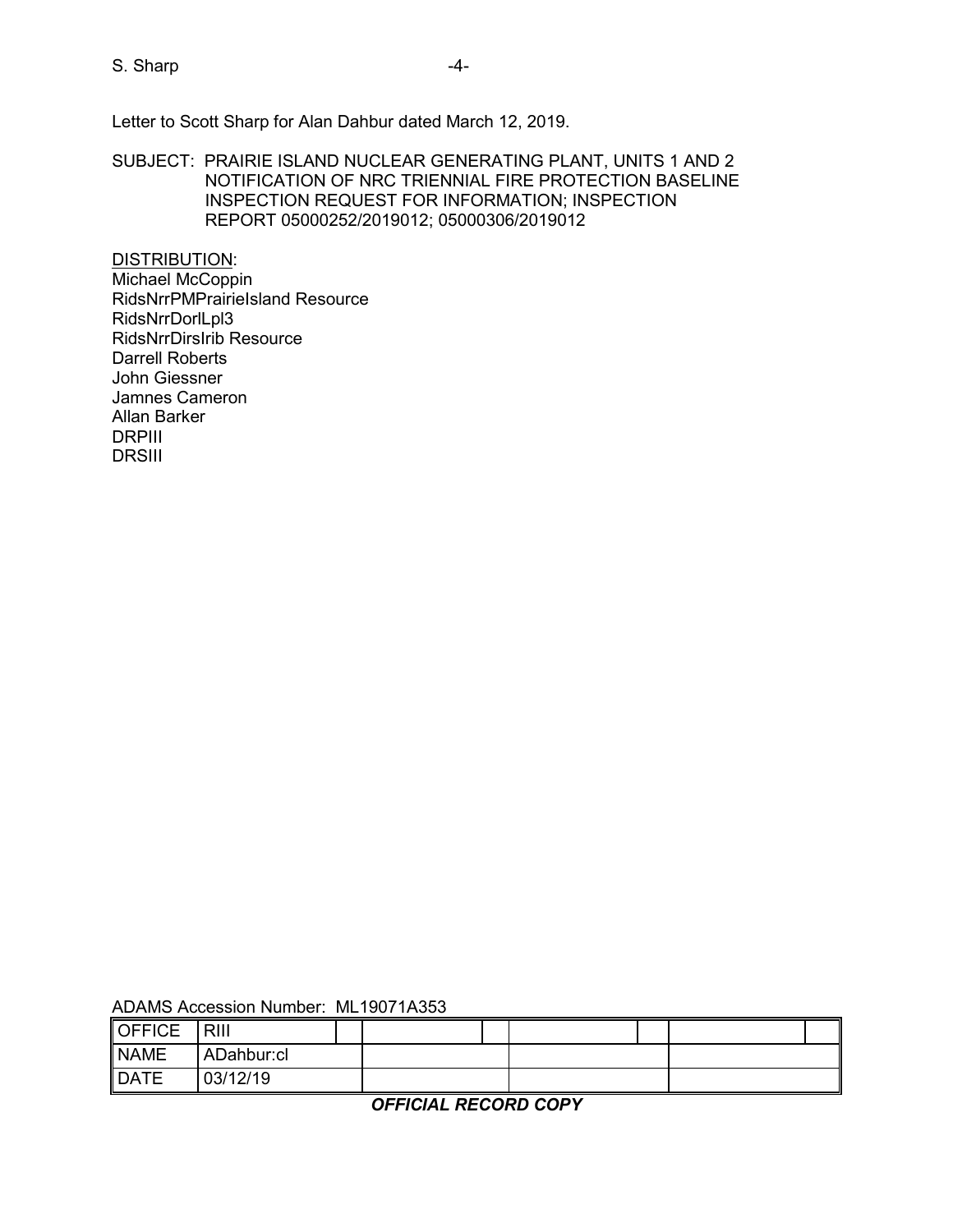**Inspection Report:** 05000282/2019012; 05000306/2019012 **Inspection Dates:** June 24–25, 2019 (Information Gathering Visit) June 26–28, 2019 (B.5.b Requirements) July 8–12, 2019 (Fire Protection Inspection)<br>July 22–26, 2019 (Fire Protection Inspection) (Fire Protection Inspection) **Inspection Procedures**: 71111.05XT, "Fire Protection—NFPA 805 (Triennial)" 71152, "Identification and Resolution of Problems" **Inspectors:** Alan Dahbur (Lead) 630-829-9810 [Alan.Dahbur@nrc.gov](mailto:Alan.Dahbur@nrc.gov) Dariusz Szwarc Matthew Domke 630-829-9803 630-829-9562 [Dariusz.Szwarc@nrc.gov](mailto:Dariusz.Szwarc@nrc.gov) [Matthew.Domke@nrc.gov](mailto:Matthew.Domke@nrc.gov)

#### *I. Information Requested Prior To the Information Gathering Visit:*

The following information is requested by June 7, 2019. If you have any questions regarding this request, please call the lead inspector as soon as possible. All information should be sent to Alan Dahbur (e-mail address [Alan.Dahbur@nrc.gov\)](mailto:Alan.Dahbur@nrc.gov). Electronic media is preferred. The preferred file format is a searchable "pdf" or Microsoft Excel file on a compact disk (CD). The CD should be indexed and hyper-linked to facilitate ease of use, if possible. Please provide three copies of each CD submitted (one for each inspector).

- 1. Design and Licensing Basis Documents
	- a. Post-Fire Nuclear Safety Capability, Systems, and Separation Analysis.
	- b. Fire Hazards Analysis and/or National Fire Protection Association (NFPA) 805 Design Basis Document.
	- c. Fire Probabilistic Risk Assessment Summary Document or full Probabilistic Document (if summary document not available).
	- d. NFPA 805 Transition Report, developed in accordance with Nuclear Energy Institute 04-02.
	- e. Fire Risk Evaluations (i.e., NFPA 805 Section 2.4.3).
	- f. Plant Change Evaluations (i.e., NFPA 805 Section 2.4.4).
	- g. Analysis that demonstrates nuclear safety performance criteria can be achieved and maintained for those areas that require recovery actions.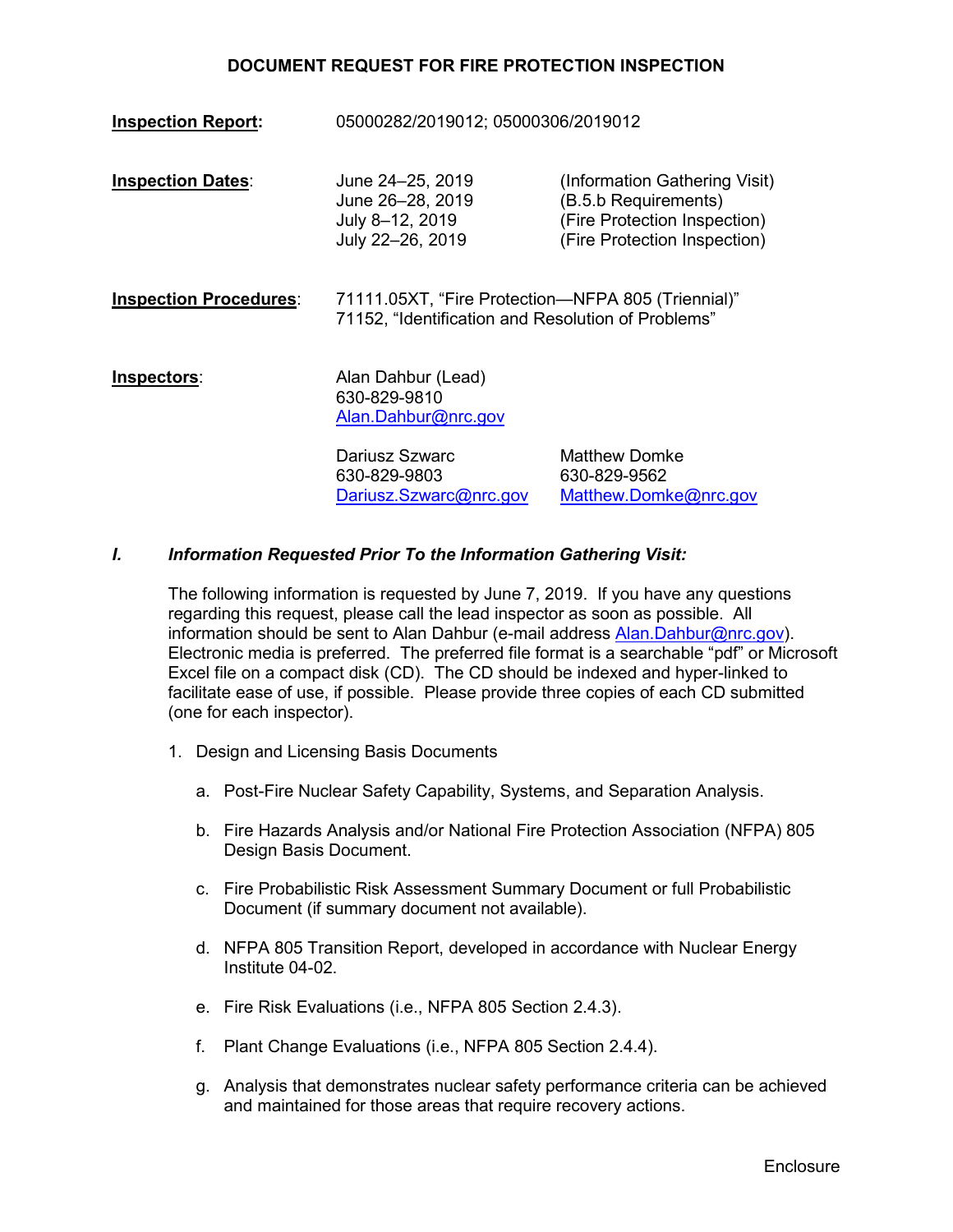- h. Fire Protection Program and/or Fire Protection Plan.
- i. Copies of the current versions of the Facility Operating License and Technical Requirements Manual.
- 2. Operations
	- a. Operating procedures to achieve and maintain nuclear safety performance criteria from the control room, with a postulated fire in the selected fire areas.
	- b. Operating procedures to achieve and maintain nuclear safety performance criteria from outside the control room, with a postulated fire in the control room, cable spreading room, or any area requiring recovery actions (other than recovery actions performed in the control room or primary control stations).

### *II. Information Requested During the Information Gathering Visit (June 24, 2019):*

The following information is requested to be provided to the inspection team during the onsite information gathering visit. Except for Item 7, it is requested that the following information be provided on three sets of CDs (searchable, if possible) with the B.5.b Mitigating Strategies information (Item 7) provided on one separate CD.

- 1. One set of hard-copy documents for facility layout drawings which identify plant fire area delineation; areas protected by automatic fire suppression and detection; and locations of fire protection equipment.
- 2. Design and Licensing Basis Documents:
	- a. List of post-fire safe shutdown components (i.e., safe shutdown equipment list).
	- b. Fire protection system design basis document.
	- c. List of applicable NFPA codes and standards and issuance dates (i.e., codes of record).
	- d. List of deviations from (a) NFPA codes of record, or (b) NFPA 805 Fundamental Fire Protection Program and design elements (i.e., NFPA 805, Chapter 3).
	- e. NFPA Compliance Review Report.
	- f. Report or evaluation that compares the Fire Protection Program to the U.S. Nuclear Regulatory Commission (NRC) Branch Technical Position 9.5-1, Appendix A.
	- g. Copy of licensee submittals and NRC Safety Evaluation Reports that are specifically listed in the facility operating license for the approved Fire Protection Program.
	- h. Copy of NRC Safety Evaluation Reports that form the licensing basis for the Fire Protection Program and post-fire nuclear safety capability.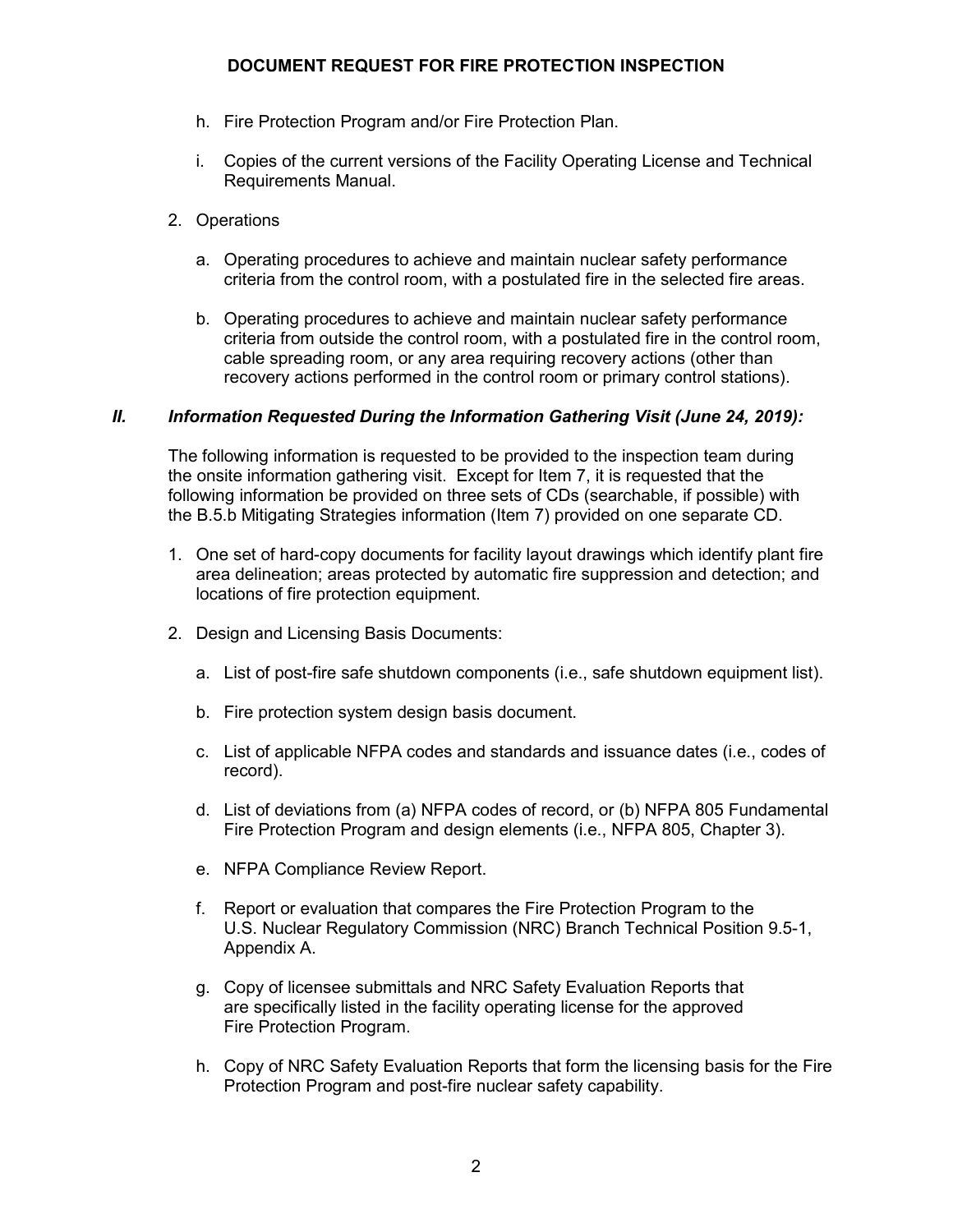- i. Copy of NRC-approved exemptions for plant fire protection and post-fire nuclear safety capability features.
- j. Copy of exemption requests submitted but not yet approved for plant fire protection and post-fire nuclear safety capability features.
- k. List of nuclear safety capability design changes completed in the last 3 years (including their associated Title 10 of the *Code of Federal Regulations* (CFR), Part 50.59 and NFPA 805 plant change evaluations).
- 3. General Plant Design Documents (available onsite for inspector review)
	- a. Piping and instrumentation diagrams (P&IDs) and legend list for components used to achieve and maintain nuclear safety performance criteria for: (C-size paper drawings)
		- i. Fires outside the main control room; and
		- ii. Fires in areas requiring recovery actions at other than primary control stations.
	- b. P&IDs and legend list for fire protection systems, including fire water supply, water suppression sprinklers & deluge, and carbon dioxide and Halon systems (C-size paper drawings).
	- c. Yard layout drawings for underground fire protection buried piping (C-size paper drawings).
	- d. AC and DC electrical system single line diagrams, from off-site power down to the highest safety-related bus level (typically 4kV, EDG bus) (C-size paper drawings).
	- e. Single line diagrams for motor control centers that supply post-fire nuclear safety component loads (only for selected fire areas) (C-size paper drawings).
	- f. Equipment location drawings which identify the physical plant locations of post-fire nuclear safety capability equipment (C-size paper drawings).
	- g. Logic diagrams showing the components used to achieve and maintain hot standby and cold shutdown.
- 4. Operations
	- a. List of calculations and engineering analyses, studies, or evaluations for the nuclear safety capability methodology.
	- b. For recovery actions, provide the following:
		- i. Manual Action Feasibility Study;
		- ii. Operator Time Critical Action Program;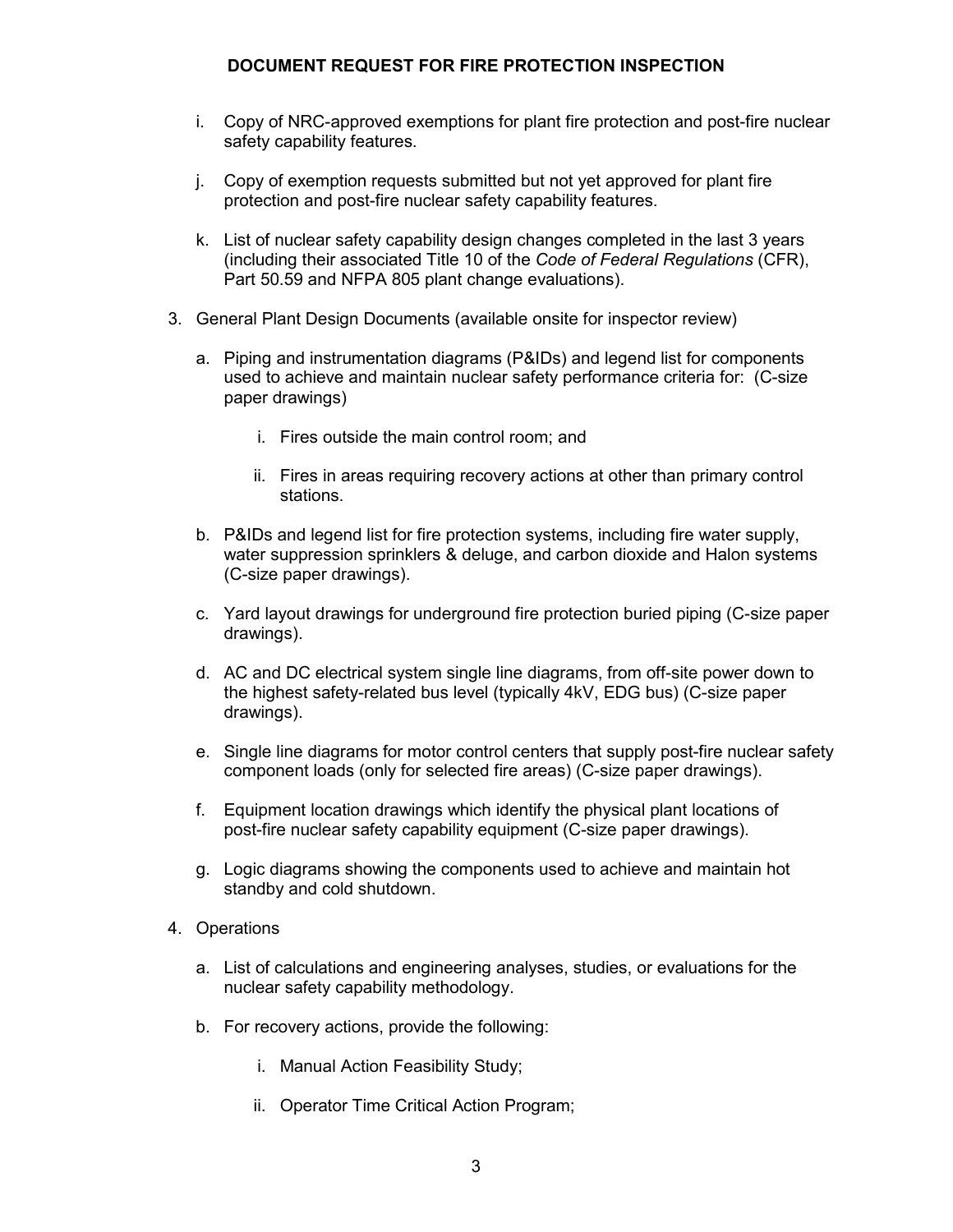- iii. Time lines for time-critical recovery actions; and
- iv. Time line validations.
- c. Thermal hydraulic calculation or analysis that determines the time requirements for time-critical manual operator actions.
- 5. Administrative Control, Oversight, and Corrective Action Programs
	- a. Corrective actions associated with operator actions to achieve and maintain postfire nuclear safety performance criteria.
	- b. List of open and closed condition reports for the fire protection system for the last 3 years.
	- c. List of open and closed condition reports for post-fire nuclear safety capability issues for the last 3 years. This includes issues affecting the nuclear safety capability analysis, fire hazards analysis, NFPA 805 design basis, fire risk evaluations, plant change evaluations, post-fire operating procedures and/or training, timeline evaluations for operator actions, and supporting engineering evaluations, analysis, or calculations.
	- d. List of procedures that control the configuration of the Fire Protection Program, features, and post-fire nuclear safety capability methodology and system design.
- 6. General Information
	- a. A listing of abbreviations and /or designators for plant systems;
	- b. Organization charts of site personnel down to the level of fire protection staff personnel; and
	- c. A phone list for onsite personnel.
- 7. B.5.b Mitigating Strategies Documents (provided on one separate CD on June 24, 2019)
	- a. List of all changes to regulatory commitments made to meet the requirements of 10 CFR 50.54(hh)(2).
	- b. List of procedures and guidelines that were revised or generated to implement the mitigating strategies. These could be extensive damage mitigation guidelines, severe accident management guidelines, emergency operating procedures, abnormal operating procedures, etc.
	- c. A matrix that shows the correlation between the mitigation strategies identified in Nuclear Energy Institute 06-12, Revision 2, "B.5.b Phase 2 & 3 Submittal Guideline," issued December 2006, and the site-specific procedures or guidelines that are used to implement each strategy.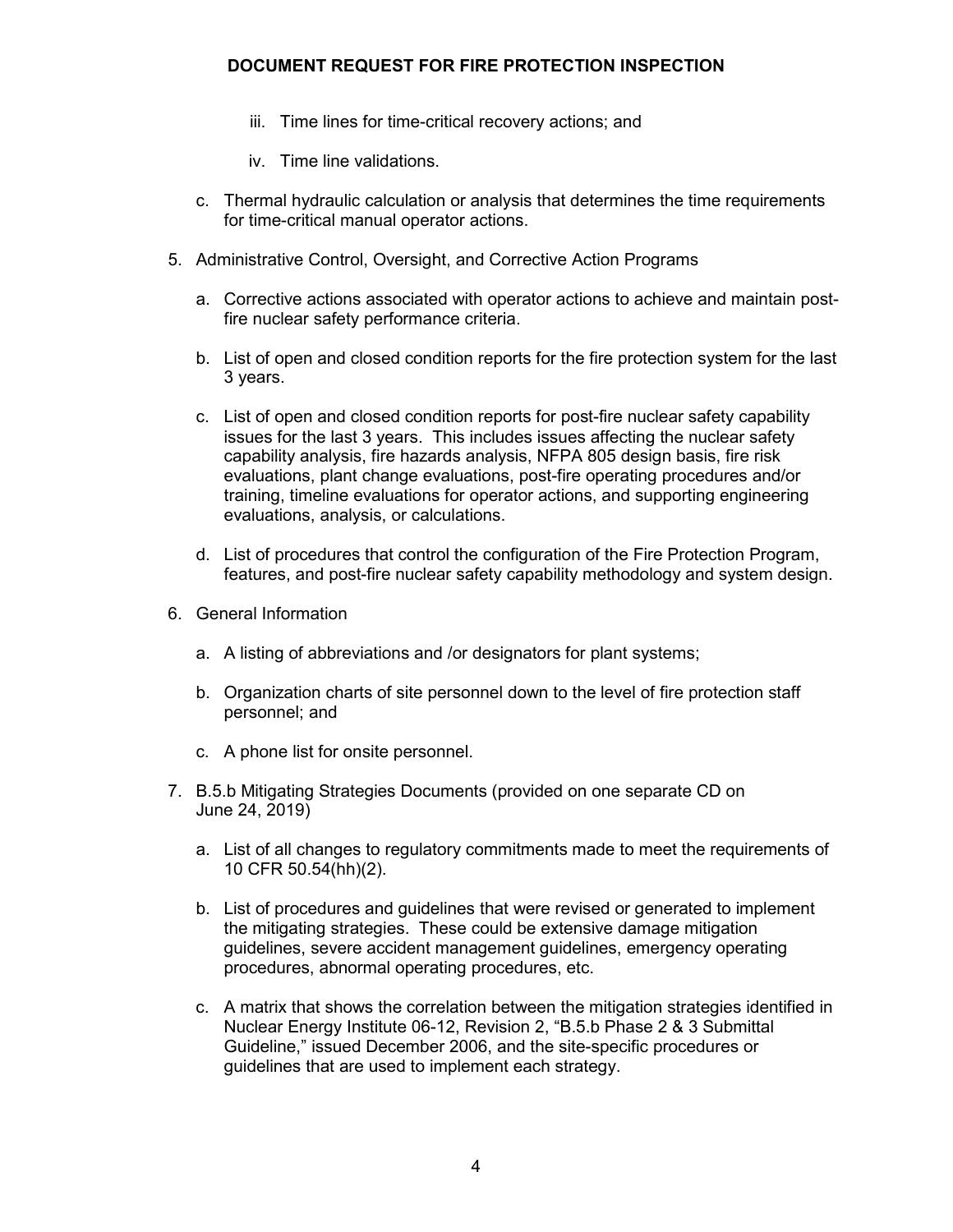- d. List of engineering evaluations or calculations that were used to verify the engineering bases for the mitigating strategies.
- e. P&ID and legend list or simplified flow diagrams for systems relied upon in the mitigating strategies. These could be the type used for training (C-size paper drawings).
- f. List of modification packages or summary descriptions of modifications with simplified drawings, for necessary facility changes to implement the mitigating strategies.
- g. List of routine tests, surveillances, and preventive maintenance for equipment and tools needed to implement 10 CFR 50.54(hh)(2) strategies.
- h. For equipment and tools needed to implement 10 CFR 50.54(hh)(2) strategies, provide the following:
	- i. Procedures for inventory and inspection; and
	- ii. Most recent inspection and inventory results.
- i. List of 10 CFR 50.54(hh)(2) strategies, if any, which have implementing details that differ from that documented in the submittals or the Safety Evaluation Report.
- j. Site general arrangement drawings that show the majority of buildings and areas referenced in 10 CFR 50.54(hh)(2) documents.
- k. Training records, training matrix, and lesson plans related to 10 CFR 50.54(hh)(2).
- l. Copies of memoranda of understanding (e.g., with local fire departments) required to implement any mitigating strategies.
- 8. Onsite Discussions:

In addition, during the information gathering visit, it is requested that licensee staff be available for the following:

- a. Informal discussion on plant procedures operators would use in the event of fire or explosion (including B.5.b mitigation strategies) and under what conditions would the plant be shutdown using alternative shutdown methodology;
- b. Informal discussion on the plant's safe shutdown cable routing database and the plant-wide cable routing database, as applicable; and
- c. A tour of fire areas.
- d. A discussion of scheduling of fire drills which may occur during the inspection so that the inspectors may be able to observe a fire drill, if possible.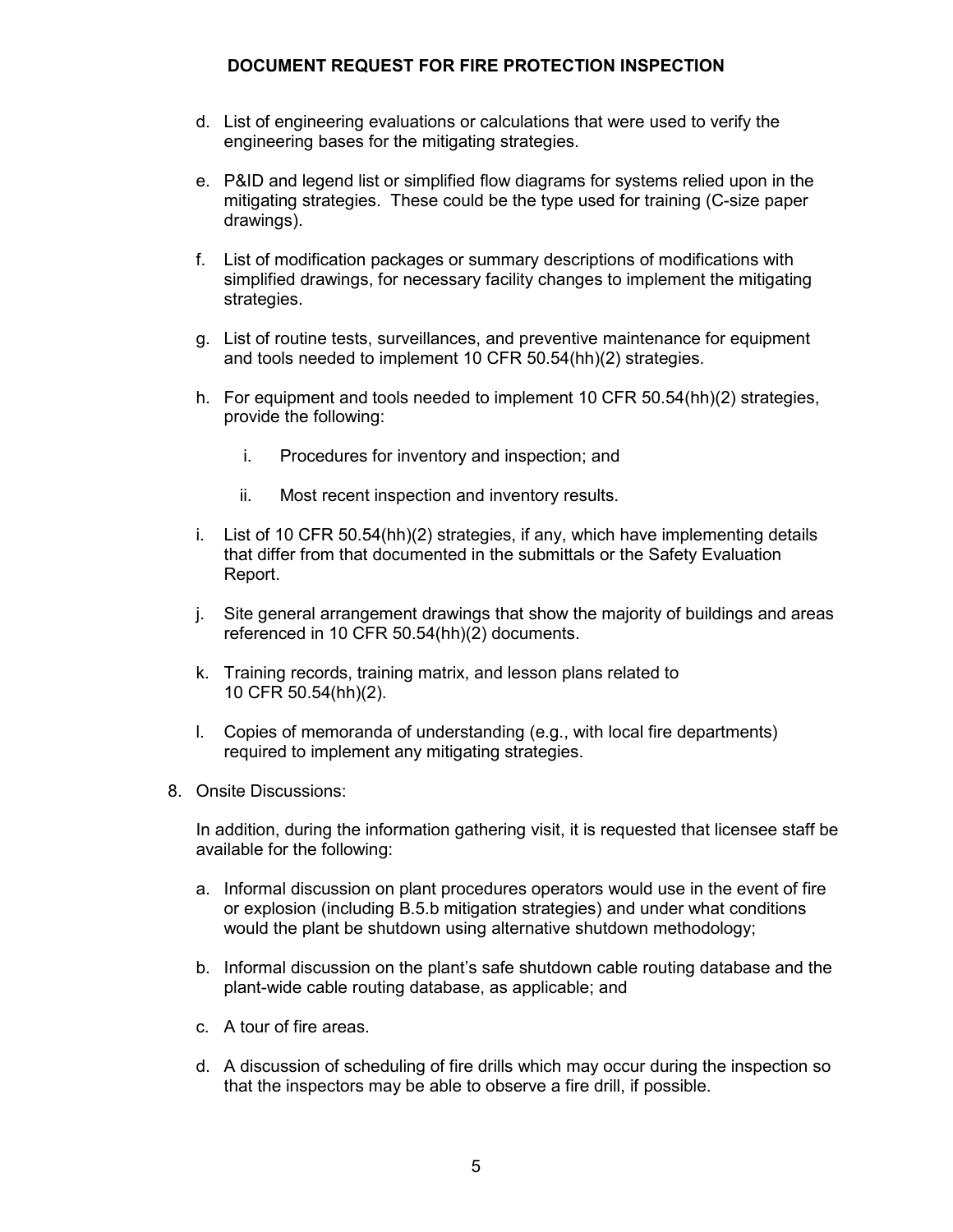#### *III. Information Requested to be Available on first Day of the Second Onsite Inspection Week (July 8, 2019):*

The following information is requested to be provided on the first day of inspection. It is requested that this information be provided on three sets of CDs (searchable, if possible).

- 1. Classic Fire Protection
	- a. Copy of Fire Protection Program implementing procedures (e.g., administrative controls, surveillance testing, and fire brigade).
	- b. List of calculations and engineering analyses, studies, or evaluations for the fire protection system, including the fire water system.
	- c. Hydraulic calculations or analyses for fire protection water system.
	- d. Copy of the evaluation or analysis of the effects of fire suppression activities on the ability to achieve the nuclear safety performance criteria (only for selected fire areas), including:
		- i. An automatic or manually actuated suppression system, due to a fire in a single location, will not indirectly cause damage to the success path; and
		- ii. Inadvertent actuation or rupture of a suppression system will not indirectly cause damage to the success path; and
		- iii. Demonstration of adequate drainage for areas protected by water suppression systems;
		- iv. Hydrostatic rating of any floor penetration seals installed within the fire areas that are credited with keeping water from leaking into fire areas below.
	- e. Pre-fire plans for selected fire areas.
	- f. List of fire protection system design changes completed in the last 3 years (including their associated 10 CFR 50.59 and NFPA 805 plant change evaluations).
	- g. List of fire protection system NFPA 805 engineering equivalency evaluations completed in the last 3 years.
	- h. Copy of any test, surveillance, or maintenance procedure (current revision), including any associated data forms, for any requested "last performed" test, surveillance, or maintenance.
- 2. Electrical
	- a. Nuclear safety circuit coordination analysis for fuse and breaker coordination of nuclear safety capability components (only for selected fire areas).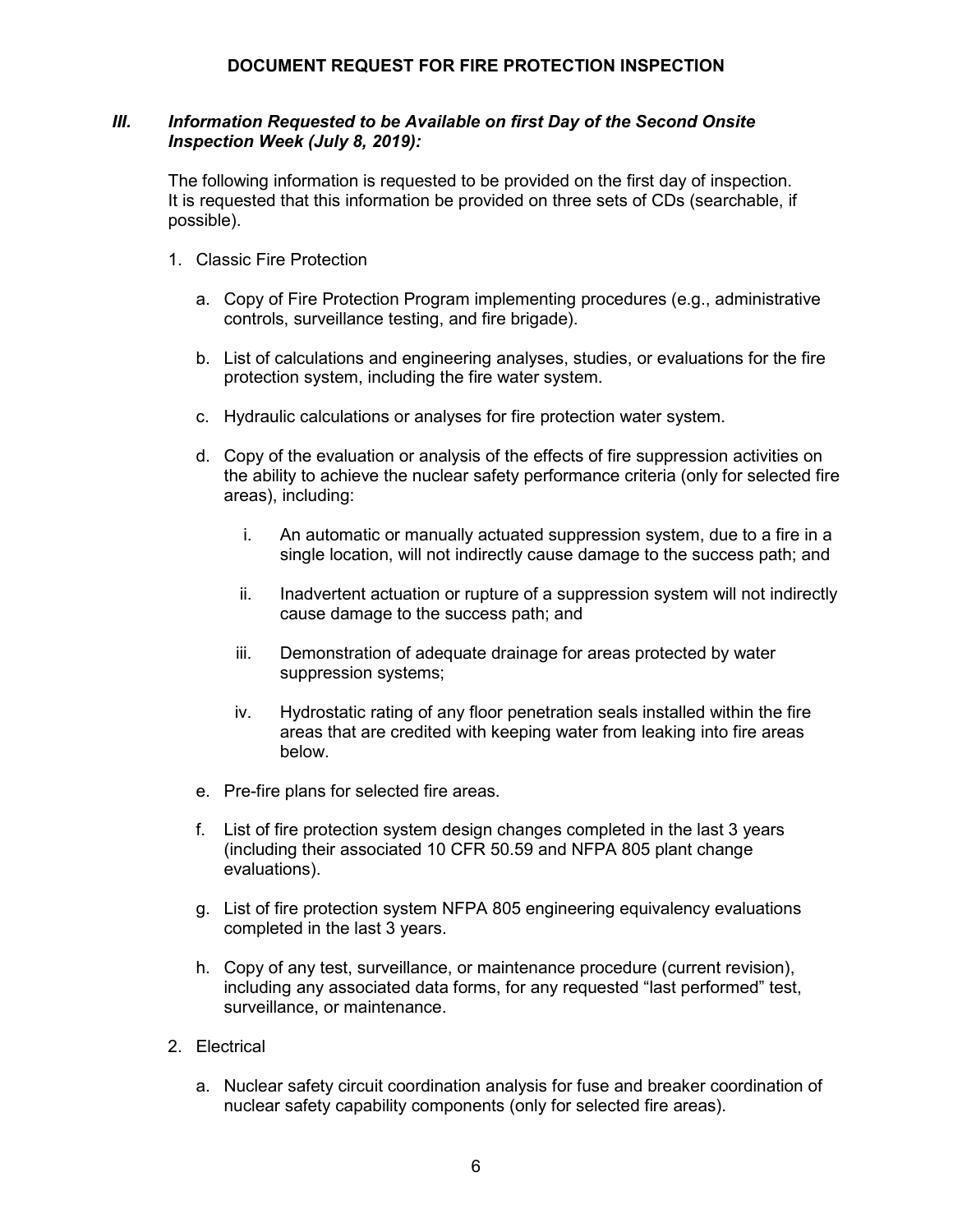- b. Administrative or configuration control procedures that govern fuse replacement (e.g., fuse control procedures).
- c. Maintenance procedures that verify breaker over-current trip settings to ensure coordination remains functional, for post-fire nuclear safety capability components.
- d. Last surveillance demonstrating operability of those components operated from the primary control stations.
- e. Schematic or elementary diagrams for circuits to be reviewed (C-size paper drawings).
- f. Cable routing for components and equipment credited for post-fire nuclear safety capability systems and components (only for selected fire areas).
- g. List of post-fire nuclear safety capability system and component design changes completed, in the last 3 years.
- h. List of identified fire induced circuit failure analyses (only for selected fire areas).
- 3. Operations
	- a. For safe shutdown equipment and tools, provide the following:
		- i. Procedure for inventory and inspection; and
		- ii. Most recent inspection and inventory results.
	- b. List of procedures that implement Cold Shutdown Repairs.
	- c. For Cold Shutdown Repairs, provide the following:
		- i. Procedure for inventory and inspection (i.e., needed tools, material, etc.); and
		- ii. Most recent inspection and inventory results.
	- d. List of licensed operator Job Performance Measures for operator actions required to achieve and maintain post-fire nuclear safety performance criteria.
	- e. List of non-licensed operator training associated with non-licensed operator actions to achieve and maintain post-fire nuclear safety performance criteria (including Job Performance Measures, in-field training walkdowns, simulations, or initial qualification).
	- f. Lesson plans for post-fire nuclear safety capability training for licensed and non-licensed operators.